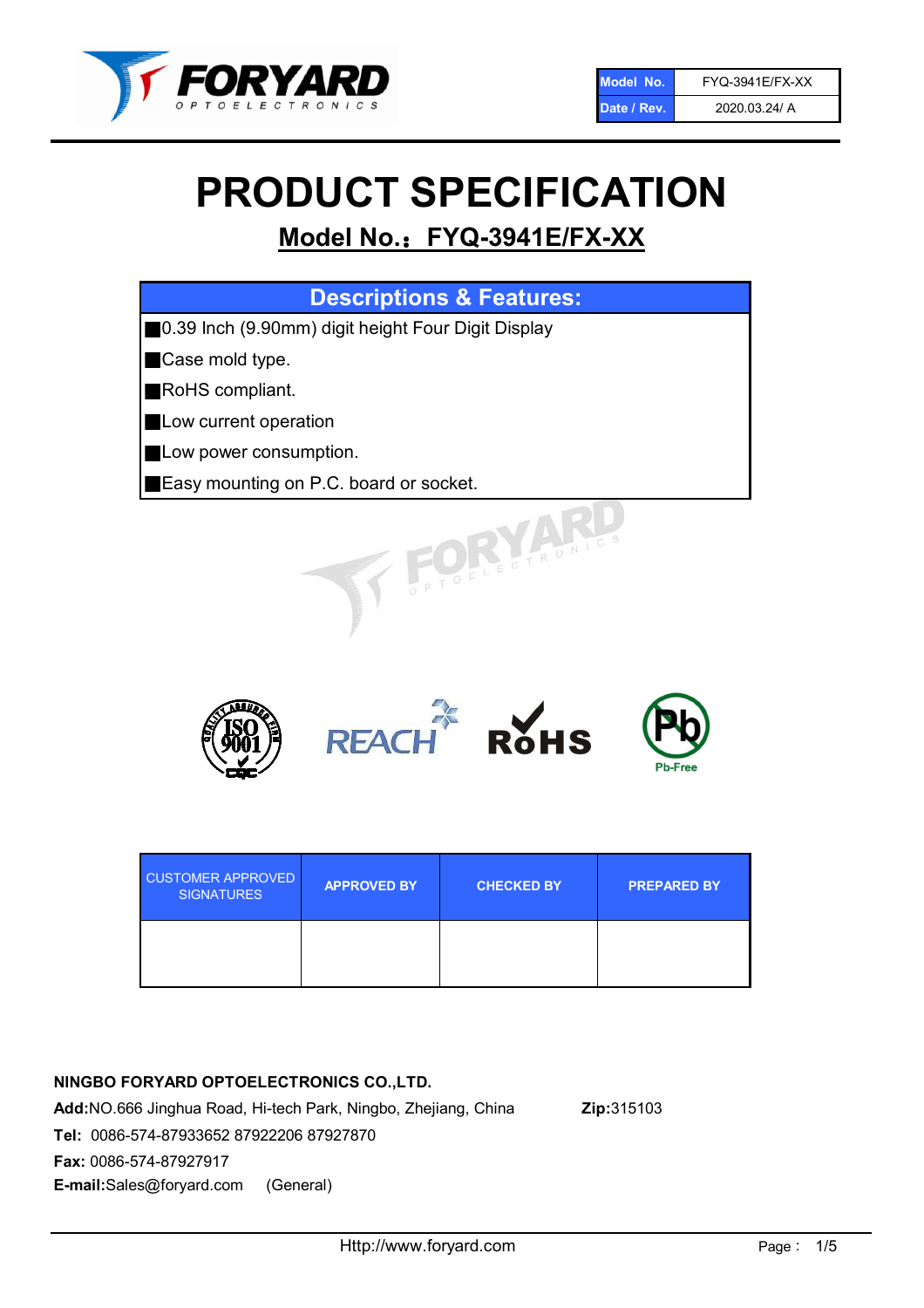

| Model No.   | <b>FYQ-3941E/FX-XX</b> |
|-------------|------------------------|
| Date / Rev. | 2020.03.24/ A          |

#### ■ -XX: REF Surface / Epoxy color

| Color<br><b>Number</b>      |                |                                                   |             |                |
|-----------------------------|----------------|---------------------------------------------------|-------------|----------------|
| REF Surface Color   O White |                | ○ Black  ○ Gray                                   | $\circ$ Red | $\circ$ Green  |
| Epoxy Color                 | I⊖ Water Clear | $\mathbin{\varcap}$ White $\mathbin{\varcap}$ Red | IO Green∶   | $\circ$ Yellow |

#### ■ Mechanical Dimensions



Notes:

- 1. All pins are Φ0.45[.019]mm
- 2. Dimension in millimeter [inch], tolerance is ±0.25 [.010] and angle is ±1° unless otherwise noted.
- 3. Bending≤Length\*1%.
- 4.The specifications,characteristics and technical data described in the datasheet are subject to change without prior notice.
- 5.The drawing is different from the actual one, please refer to the sample.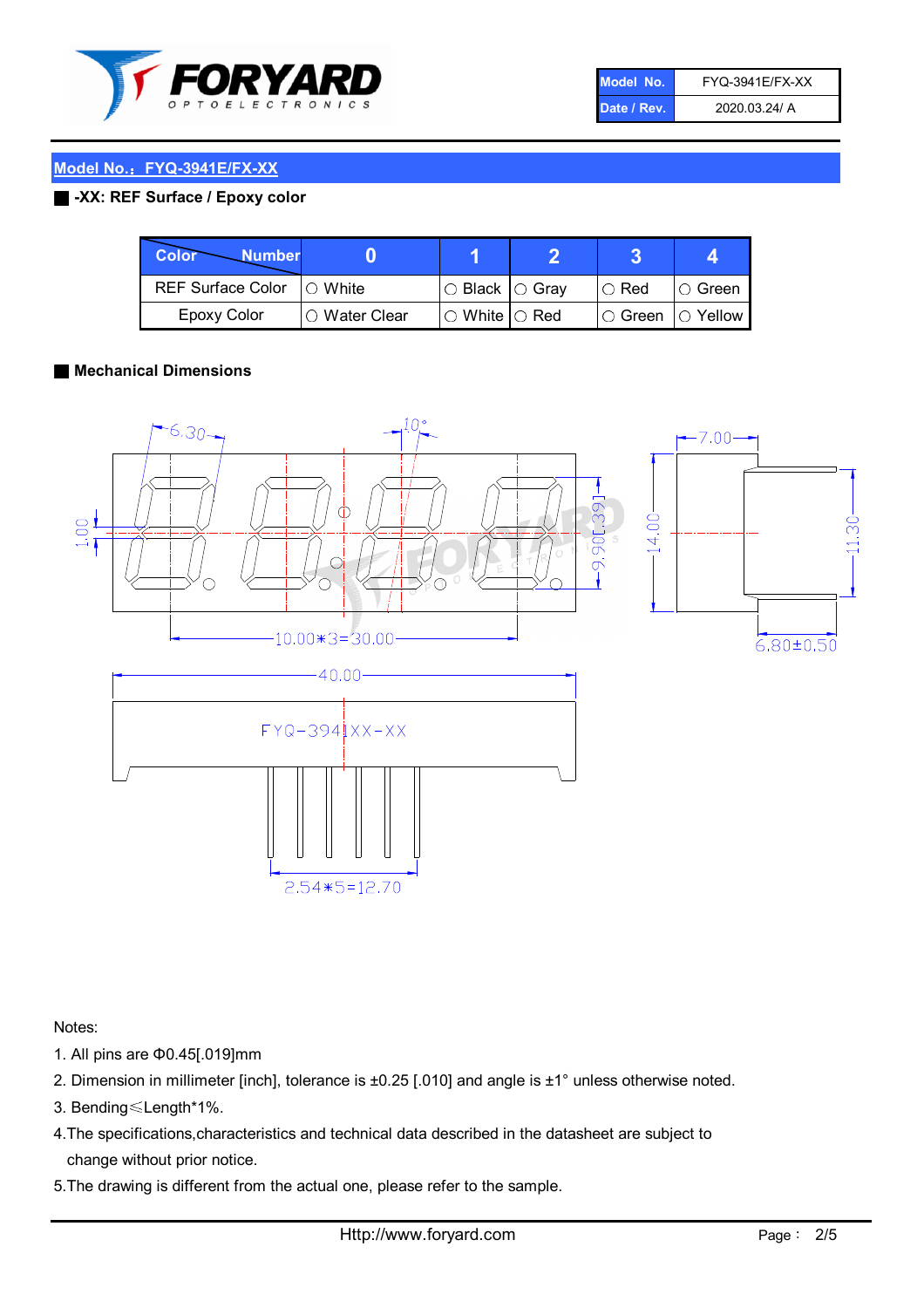

| Model No.   | <b>FYQ-3941E/FX-XX</b> |
|-------------|------------------------|
| Date / Rev. | 2020.03.24/ A          |

# ■ All Light On Segments Feature & Pin Position





 $FYQ - 3941EX$ 



Common Cathode



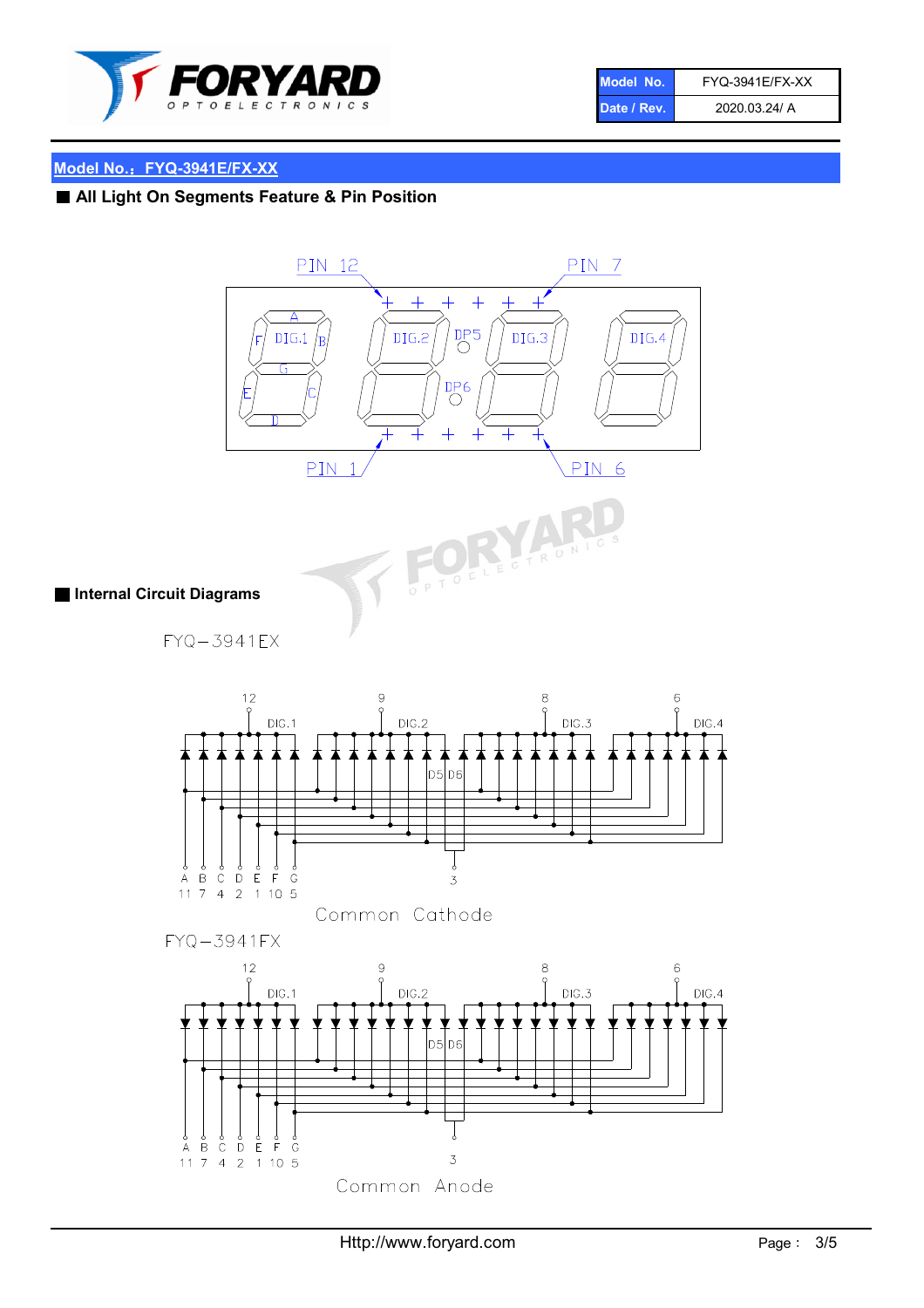

| Model No.   | <b>FYQ-3941E/FX-XX</b> |
|-------------|------------------------|
| Date / Rev. | 2020.03.24/ A          |

#### Absolute maximum

| ISUIULU IIIAAIIIIUIIII TALIIIYS |               |                       |              | (⊺a−∠J ∪ <i>)</i> |              |
|---------------------------------|---------------|-----------------------|--------------|-------------------|--------------|
| <b>Parameter</b>                | <b>Symbol</b> | <b>Test Condition</b> | <b>Value</b> |                   | <b>Unit</b>  |
|                                 |               |                       | <b>Min</b>   | <b>Max</b>        |              |
| Reverse Voltage                 | VR            | $IR = 30$             | 5            |                   |              |
| <b>Forward Current</b>          | ΙF            |                       |              | 30                | mA           |
| Power Dissipation               | Pd            |                       |              | 100               | mW           |
| <b>Pulse Current</b>            | Ipeak         | Duty=0.1mS,1KHz       |              | 150               | mA           |
| <b>Operating Temperature</b>    | Topr          |                       | $-40$        | $+85$             | $^{\circ}$ C |
| Storage Temperature             | Tstr          |                       | $-40$        | $+85$             | °C           |

#### ■ Electrical-Optical Characteristics

#### ● Color Code & Chip Characteristics:(Test Condition:IF=10mA)

Typ Max S | Hi $\textsf{Red}$  | AlGaInP | 660nm LE 20nm | 2.00 | 2.50 D | Super Red | AIGaAs/DH | 650nm | 20nm | 2.00 | 2.50 E | Orange | GaAsP | 625nm | 35nm | 2.00 | 2.50 A | Amber | GaAsP | 610nm | 35nm | 2.00 | 2.50 Y | Yellow | GaAsP | 590nm | 35nm | 2.00 | 2.50 G Yellow Green AIGaInP | 570nm | 10nm | 2.00 | 2.50 3.00 3.80 3.00 3.80 W | White | InGaN/GaN | X=0.29,Y=0.30 |CCT:9500K| 3.00 | 3.80 UHR Ultra Hi Red  $\vert$  AIGaInP  $\vert$  640nm  $\vert$  20nm  $\vert$  2.00  $\vert$  2.50 UR | Ultra Red | AlGaInP | 635nm | 20nm | 2.00 | 2.50 UE Ultra Orange | AIGaInP | 625nm | 20nm | 2.00 | 2.50 UA Ultra Amber | AIGaInP | 610nm | 20nm | 2.00 | 2.50  $UV$  Ultra Yellow  $\vert$  AlGaInP  $\vert$  590nm  $\vert$  20nm  $\vert$  2.00  $\vert$  2.50  $\text{UG}$  Ultra Yellow Green | AIGaInP | 570nm | 30nm | 2.00 | 2.50 PG Pure Green | InGaN | 520nm | 36nm | 3.00 | 3.80 30nm 3.00 3.80 30nm 3.00 3.80 40~85 60~120~180 40~70 Segment-to-Segment Luminous Intensity ratio(Iv-M) 1.5:1 610nm 9~20(mw) 350~450 470nm 120~180 120~180 Ultra Blue InGaN/GaN 9~20(mw) 20~50 570nm | 30nm | 2.00 | 2.50 | 20~60 470nm 590nm InGaN/GaN B Blue I InGaN 570nm | 10nm | 2.00 | 2.50 | 10~20 30~105 30~135 460nm 520nm Ultra brightness **AlGaInP** AlGaInP 60nm AlGaInP 640nm Peak Wave Length $(\lambda_{\rm P})$ UB 460nm 635nm AlGaInP AlGaInP AlGaInP InGaN/GaN AlGaInP 10~20 Luminous **Intensity** (Iv) Unit:mcd AlGainP 660nm GaAsP GaAsP AlGaAs/DH **Spectral** Line halfwidth (∆λ1/2) 10~20 Standard brightness Forward Voltage(VF) Unit:V 15~30 10~20 625nm GaAsP 590nm **Emitting Color Dice Material** 10~21 610nm

#### Note:

1.Luminous Intensity is based on the Foryard standards.

2.Pay attention about static for InGaN

(Ta=25℃)

(Ta=25℃)